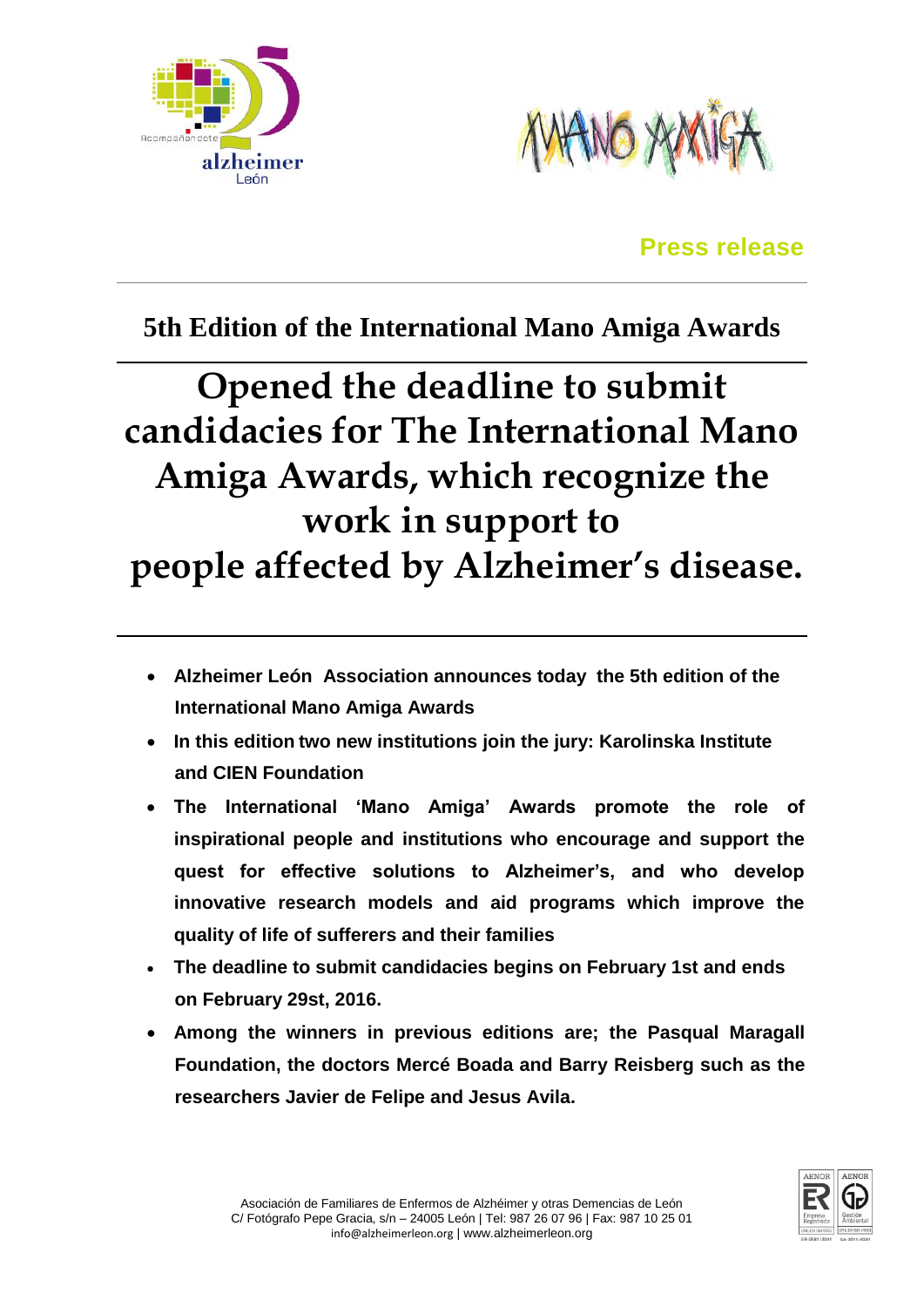



**On February 1st, 2016:** The Alzheimer León association, nonprofit organization, announces the 5th edition of the International Mano Amiga Awards

The deadline to submit candidacies begins on February 1st and ends on February 29st, 2016. Candidacies may be presented by e-mail to the following address: [info@premiosmanoamiga.es](mailto:info@premiosmanoamiga.es) By post or handing it in at Alzheimer León, and through the website of the International Mano Amiga Awards: [www.premiosmanoamiga.es](http://www.premiosmanoamiga.es/)

As is tradition, the International Mano Amiga Awards Ceremonies will be held in León, Spain, in autumn. The International 'Mano Amiga' Awards promote the role of inspirational people and institutions who encourage and support the quest for effective solutions to Alzheimer's, and who develop innovative research models and aid programs which improve the quality of life of sufferers and their families.

Hereinafter, the International Mano Amiga Awards will have biennial character, and the jury will consist for academic representatives, from health and culture sector, have now two new members. Two institutions with great importance in the research and treatment of the disease: CIEN Foundation (Center for Research in Neurological Disease) and Alzheimer Research Center of the Swedish Karolinska Institute .

The awards are given in three categories: Mano Amiga Award **in the category of Institution:** which recognizes the work of an institution, entity or group for their actions, and work experience in the fight against Alzheimer's disease. Mano Amiga Award in **the category of Individual:** which recognizes the work undertaken by professionals in the fields of research, joint studies and development on behalf of people affected by Alzheimer's disease. Mano Amiga Award **in the category of** 

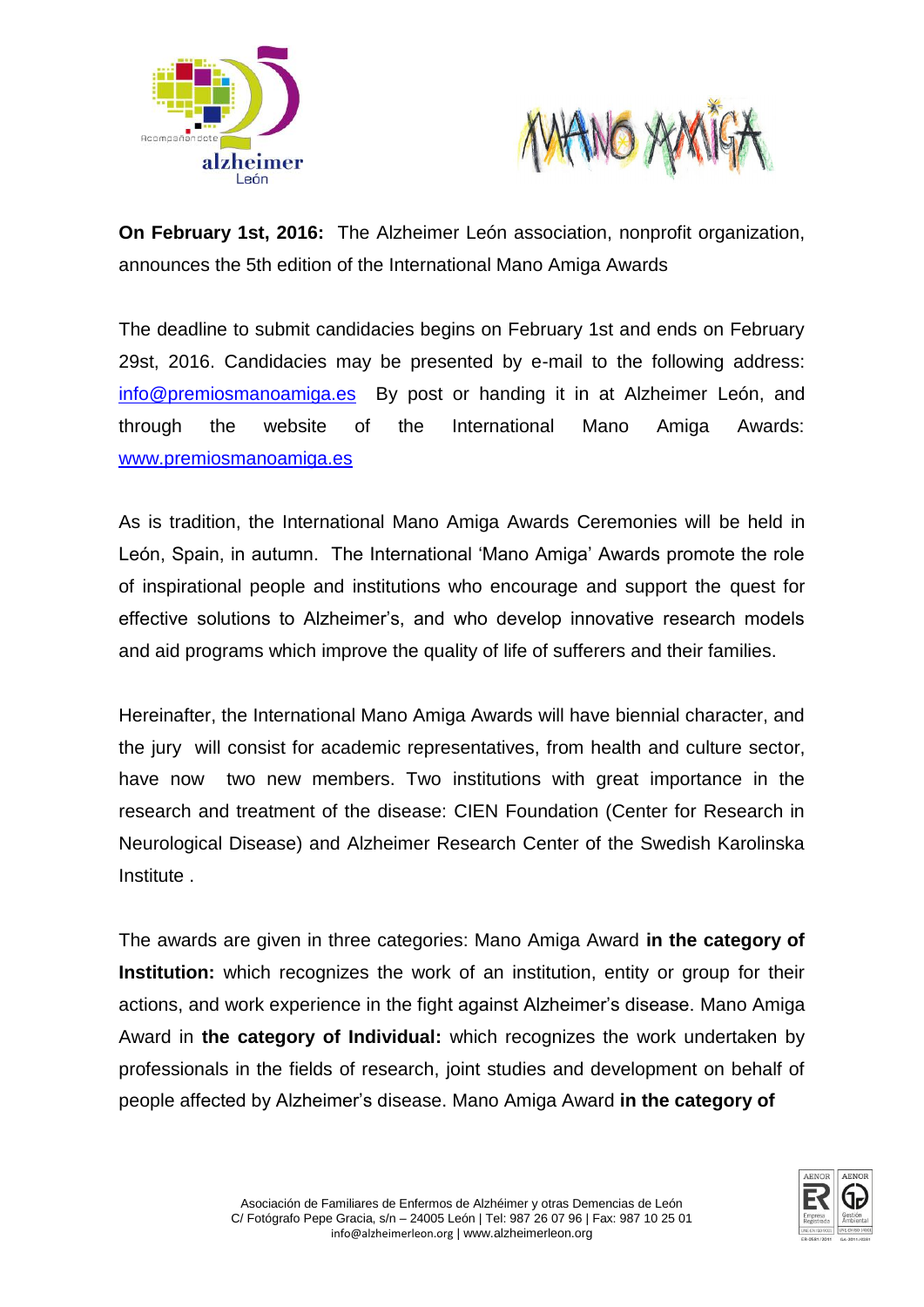



**Individual Recognition from the general public:** which recognizes the work undertaken and commitment made anonymously by individuals and groups on behalf of people affected by Alzheimer's disease.

## **About The International Mano Amiga Awards:**

In 2011, to celebrate the 20th anniversary of the Association, Alzheimer León initiated the International 'Mano Amiga' Awards to promote awareness of the disease, emphasize its scope and increase society's understanding of it.

With these awards, Alzheimer León has recognized the work of eminent researchers and institutions.

The International Mano Amiga Awards bring together more than 750 people to honour the award winners whose work is recognized year after year

#### **Award winners in previous editions:**

## **In the 4th Edition of International Mano Amiga Awards (2014)**

- Mano Amiga Award in the category of Institution: **French Alzheimer's Plan.** In recognition of its decade-long history in the fight against dementias, during which time it has become an international pioneer and reference point in the triple challenge which is Alzheimer's Disease – scientific, medical and social. The Plan has resulted in an unprecedented effort being made which has resulted in promoting early diagnosis, providing better treatment and care for patients and their families and carers, and which has obtained more effective aid and thus promoted research.
- Mano Amiga Award in the category of Individual: **Professor Jesús Ávila de Grado.** In recognition of his renowned contribution to a better understanding of Alzheimer's Disease through research into the function of microtubular proteins found in neurons. His outstanding studies suggest that the extra- cellular Tau protein may play a role in the transmission of the

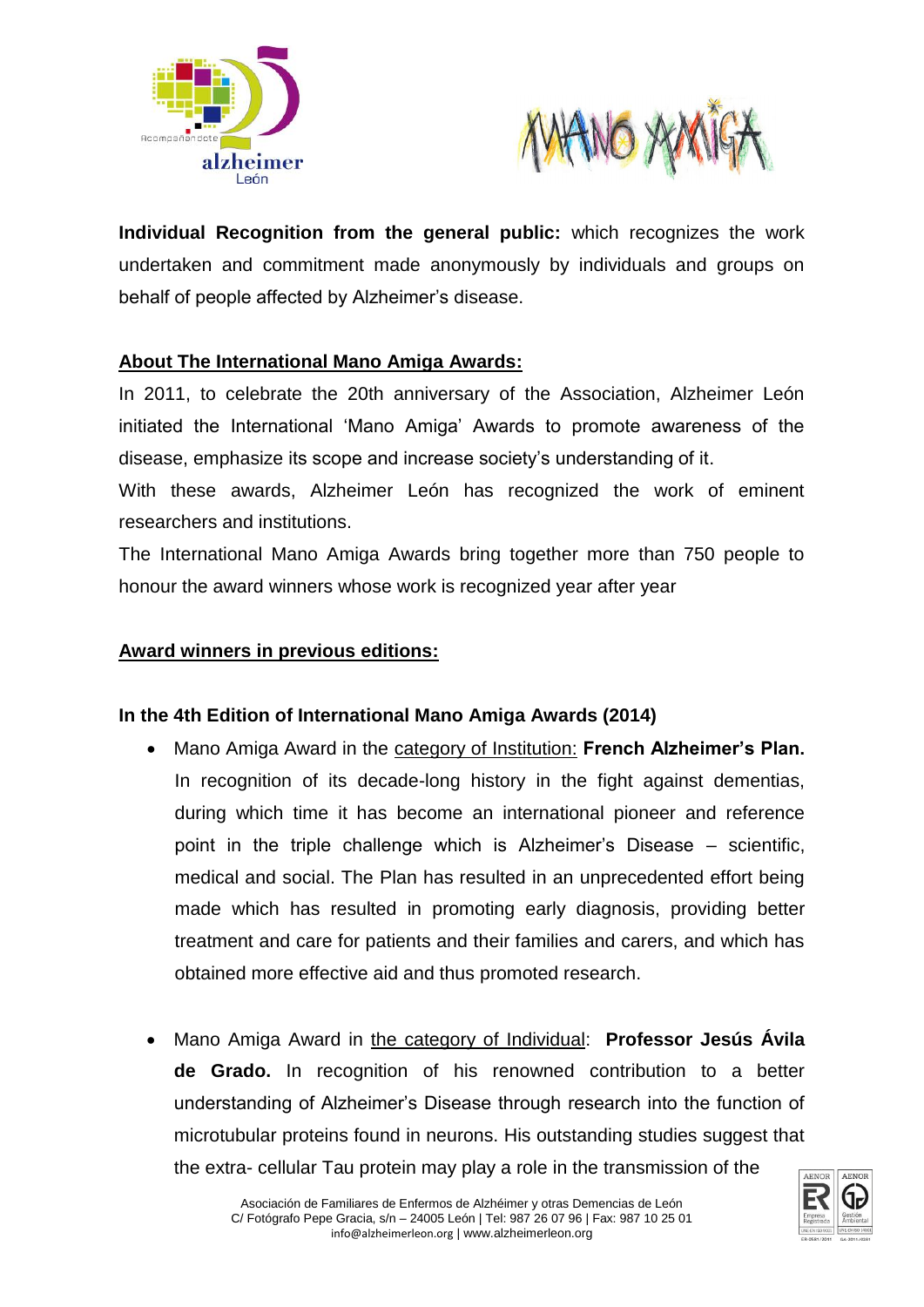



pathology detected in Alzheimer's disease from the hippocampal region to the cortex.

 Mano Amiga Award in the category of Individual Recognition from the general public: **Manuel Díez, Basilia's carer**. In recognition of his selfless commitment and exemplary dedication to his wife's care and welfare for more than 25 years, a period in which he also undertook thorough field work, compiling extraordinary audiovisual data on the evolution of the disease, data which is a valuable contribution to the promotion of awareness of the disease.

#### **In the 3th Edition of International Mano Amiga Awards (2013)**

- Mano Amiga Award in the category of Institution: **Alzheimer's Research Centre at the Karolinska Institute** (Sweden). In recognition of its contribution to awareness and study of Alzheimer's Disease and for its efforts in the search for risk factors which influence the development of the disease
- Mano Amiga Award in the category of Individual: **Professor Javier de Felipe Oroquieta.** In recognition of his research activities in the field of neuroscience and for his contribution to significant advances in the study of Alzheimer's disease and for the launch of national and international schemes which will provide a greater and more precise understanding of the disease.
- Mano Amiga Award in the category of Individual Recognition from the general public: **Ms. Magdalena Hernández Mediero.** In recognition of her efforts and dedication in the creation of the family members' association

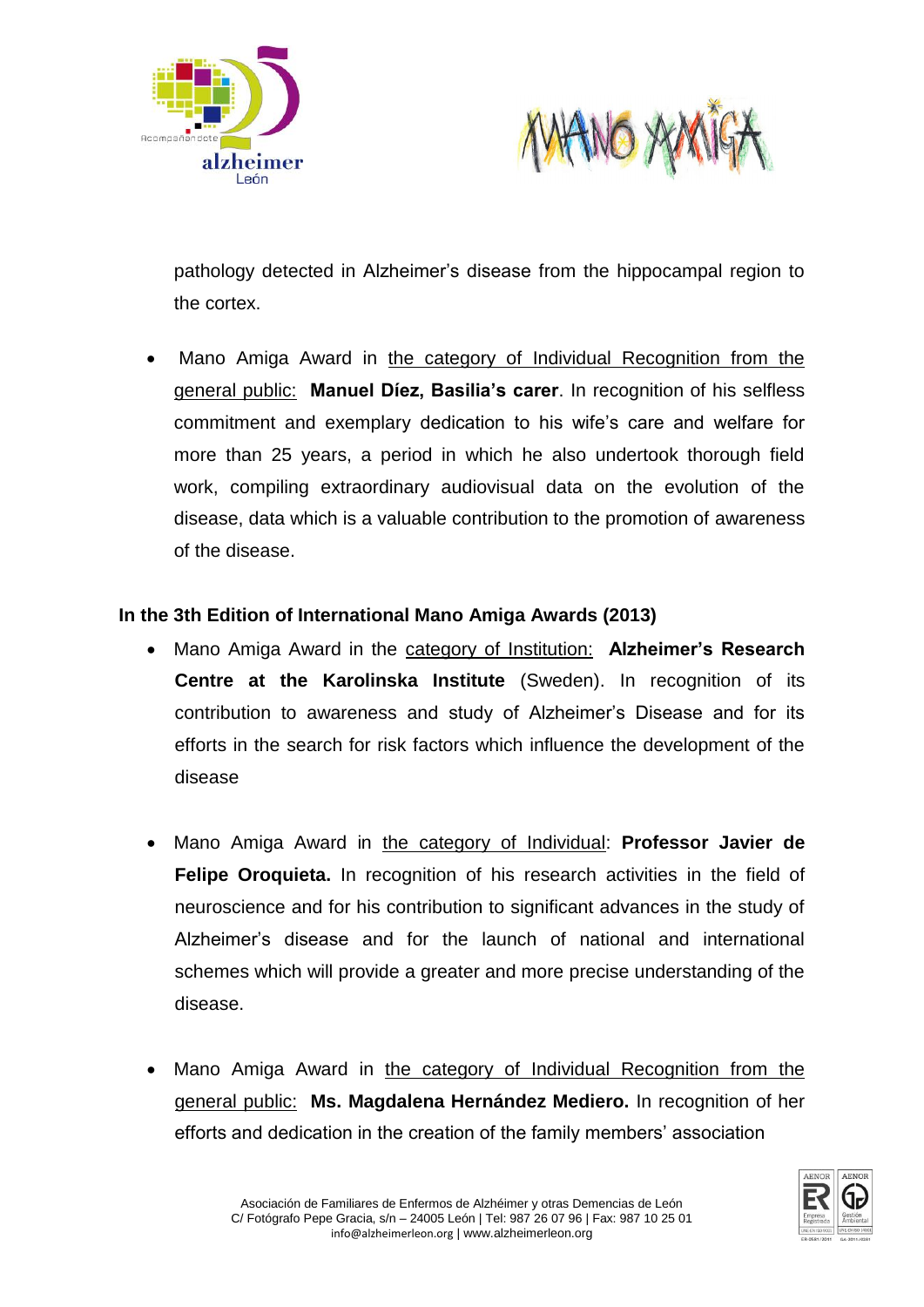



group in Spain and as president in the 90s of one of the first family members' associations, set up in the city of Salamanca.

# **In the 2nd Edition of the International Mano Amiga Awards (2012)**

- Mano Amiga Award in the category of Institution: **CIEN Foundation.** In recognition of its research into Alzheimer's Disease and its management of the Centre for Biomedical Research into Neurodegenerative Diseases, known in Spanish as CIBERNED, an organization whose principal aim is monographical research, broadly defined, into neurodegenerative diseases.
- Mano Amiga Award in the category of Individual: **Dr Mercé Boada.** She is a pioneer in the design of a model for personalized attention for sufferers of Alzheimer's Disease, a model which has been introduced into multidisciplinary care units and Day Centres to enable the treatment of psychostimulation. The award is also in recognition of her talent for increasing social and medical understanding of Alzheimer's Disease, and of her humanity and empathy in dealing with sufferers and their families

## **In the 1st Edition of the International Mano Amiga Awards (2011)**

- Mano Amiga Award in the category of Institution: **Consortium of the Reina Sofía Foundation and the Pasqual Maragall Foundation.** In recognition of its program, Alzheimer International 2011, the Year of Research into Alzheimer's Disease. Within the framework of the International Year of Alzheimer's Disease 2011, which served as a platform for the presentation of the latest advances made in research into Alzheimer's from two related fields– the Field of Basic and Clinical Research and the Field of Social and Health-orientated Research.
- Mano Amiga Award in the category of Individual: **Barry Reisberg.** In recognition of his dedication to non-pharmacological research into